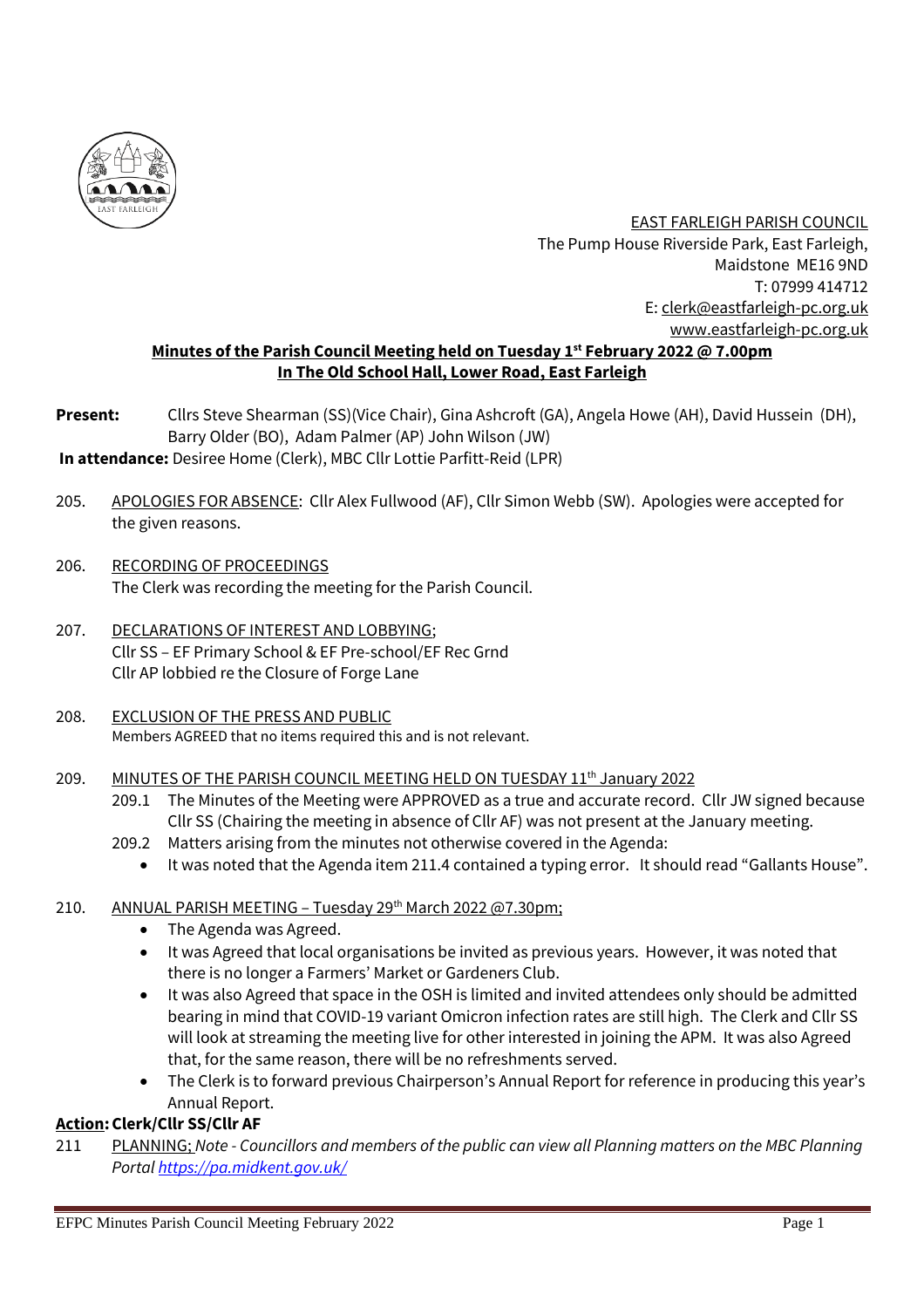# 211.1 **To consider any notified Planning Applications since the last meeting**;

- **22/500090/FULL Pear Tree Cottage** St Helen's Lane West Farleigh/Border with East Farleigh. It was unanimously AGREED to support West Farleigh PC in their decision.
- **21/501229/SUB Little Pitchford Dean Street** Submission of details pursuant to condition 6 (Landscape scheme) in relation to planning permission 21/501229/FULL. There were no comments.

# 211.2 **To receive notifications of any planning decisions made by MBC since the last meeting:**

- **21/505978/FULL Gallants Bungalow** Kettle Lane GRANTED
- **21/505946/SUB Map Business Centre** APPROVED PART A/REFUSED PART B
- 211.3 **To note any information reported to/received from MBC on planning enforcement issues:**
	- The report from MBC Planning Enforcement was circulated.

## 211.4 **Any other planning matters, including late planning applications**:

- **21/504422/FULL Gallants House** It was proposed and seconded, unanimously AGREED to leave to delegated powers providing that, conditions as stated, are fully met.
- **22/500385/FULL (resubmission of 21/505497/FULL) Sundowner Charlton Lane**  It was unanimously AGREED to support West Farleigh PC in their decision.
- Golding Homes correspondence re redevelopment of Garages in Gallants Lane. It was unanimously Agreed that this matter will be considered once the planning application has been received in the usual manner.
- MBC Gypsy, Traveller and Travelling Showpeople Development Plan Document: No comments.

### 212. PARISH COUNCILLORS/PARISHIONERS

- 212.1 **To report on any events (ON-LINE seminars etc) attended on behalf of the Council, including the Clerk**:
	- Cllr AH attended and reported on the KALC Dynamic Councillors on-line event.
	- Cllr GA attended and reported on the KALC Introduction to Planning on-line event.
	- Cllr JW attended the following;
	- (i) Maidstone Joint Transport Board meeting
	- (ii) KALC Executive meeting (NALC)
	- (iii) KALC (Maidstone) meeting on the proposed Boundary Changes.

### **Action:Cllrs will forward notes to the Clerk for circulation to other EFPC members.**

# 212.2 **To raise matters reported to them by parishioners**:

• Cllr AH reported that the "Diversion" road sign Lower Road/Dean Street junction is protruding into the road causing an obstruction. Clerk will email Highways to request that road signs be placed with more attention to safety.

### **Action:Clerk**

• Cllr AP reported that vehicles are driving on the grass bank/footpath to avoid road closure on Forge Lane. The matter was reported to Highways/road workers who, informed that the path/bank will repair itself. It was noted that the roadworks have moved to a different location.

### 212.3 **Any other IMPORTANT/URGENT matters Councillors wish to raise NOT otherwise covered in the Agenda**; None.

### 213. FINANCE

- 213.1 To ratify payments made since the last meeting:
	- **Direct Debit BC&E People's Pension**   $f$  87.38 • Direct Debit Lloyd (EFPC Multipay Card) £ 65.20 *(includes Zoom subs/123.Reg/EFPC mobile phone/viking/monthly Bank Charge)* • SO Clerks Salary January 2022 £ 600.00
	- SO Car Park Attendants Salary January 2022 £ 136.00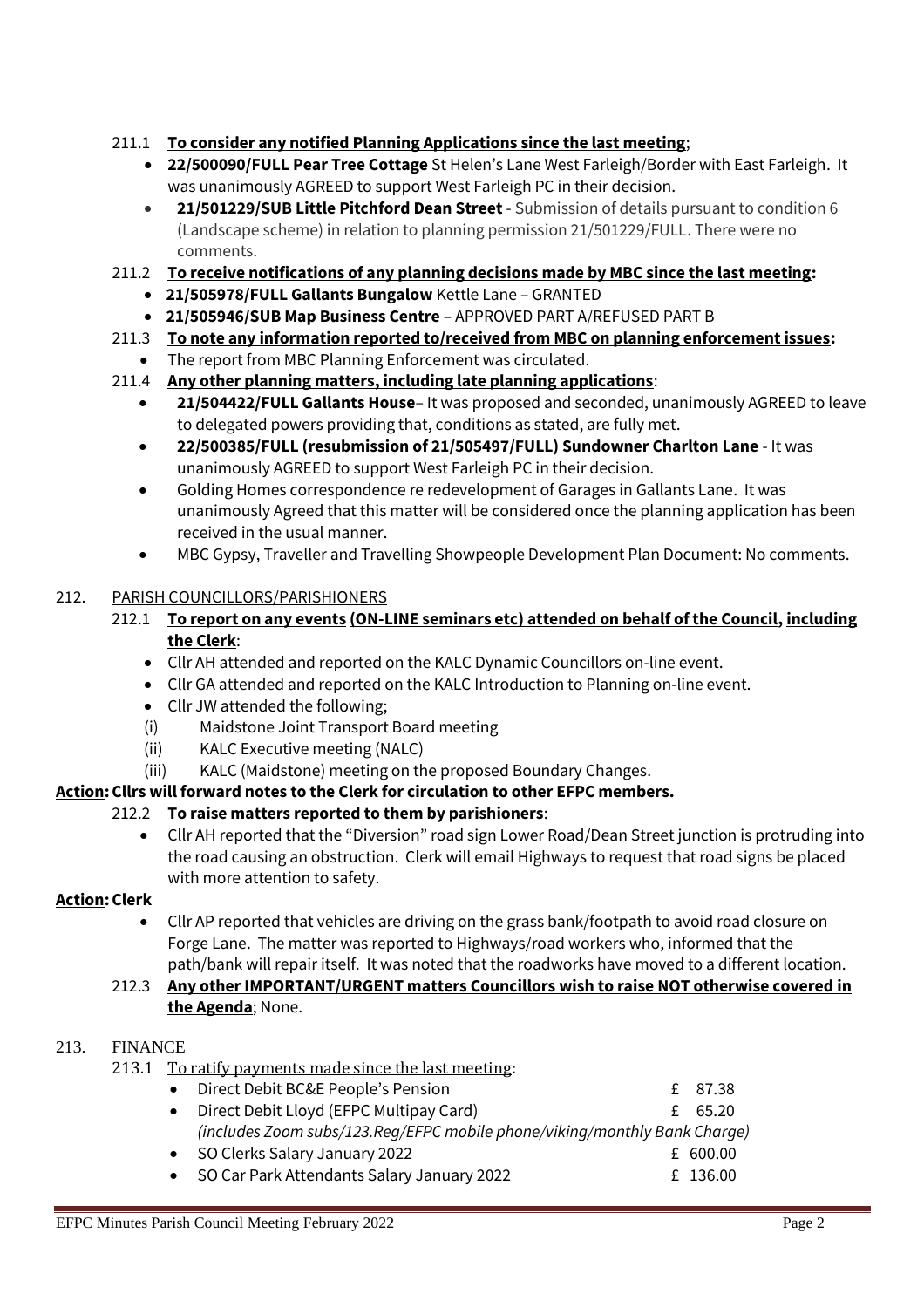| 213.2         |                                                                                                           | The following BACS transfer payments are to be authorised on Unity Trust Internet Banking |            |  |
|---------------|-----------------------------------------------------------------------------------------------------------|-------------------------------------------------------------------------------------------|------------|--|
|               |                                                                                                           | by 2 signatories following the meeting: (Authorisation this month: Cllrs SS & JW)         |            |  |
|               | 01022201                                                                                                  | Clerks Time Sheet & Expenses January 2022                                                 | £ 294.61   |  |
|               | 01022202                                                                                                  | L Owen Time Sheet January 2022                                                            | £ 235.14   |  |
|               | 01022203                                                                                                  | AculT - monthly maintenance & backup                                                      | 73.25<br>£ |  |
|               | 01022204                                                                                                  | Kent Police Operation Scarecrow                                                           | £1,432.88  |  |
|               | 01022205                                                                                                  | ACRK (Action with Communities in Rural Kent (Subs)                                        | 90.00<br>£ |  |
| Late Invoice: | 01022206                                                                                                  | Rialtas RBS End of Year Support/Closedown                                                 | £ 669.60   |  |
| 213.3         | <b>Financial Statements</b>                                                                               |                                                                                           |            |  |
|               | To receive the Financial Statements for the period up to $26th$ January 2022 which represent<br>$\bullet$ |                                                                                           |            |  |
|               |                                                                                                           | the state of play at the end of week 43, 2021/22.                                         |            |  |

- 213.4 Any Other Financial Matters:
	- Budget final draft showing amendments agreed at EFPC meeting  $11<sup>th</sup>$  January 2022 and Precept submitted were noted.

214. DEFIBRILLATORS: Cllr DH reported that the zip "carry case" handle is broken on the Gallants Lane Defibrillator. It was agreed/approved that Cllr DH should obtain a quote and, if reasonable, go ahead and make arrangements for repair/replacement as necessary. **Action: cllr DH/Clerk**

215. TRAINING; Ongoing. Cllrs are reminded to monitor emails sent from the Clerk regards forthcoming events. If there are any events that Cllrs are interested in, please let the Clerk know. **Action: ALL**

- 216. FLOOD PLAN (Flood Pod): Nothing to report.
- 217. VILLAGE CAR PARK/REC GROUND/PLAY AREA Vicarage Lane
	- 217.1 Car Park: Nothing to report.
	- 217.2 Rec Ground: Nothing to Report.
	- 217.3 Play Area: Nothing to report as awaiting further quotes for playground equipment.

### **Action:Cllr GA**

It was agreed that Cllr SS would make safe the broken bench and Cllr BO would replace the broken slats. It was further decided that there needs to be a review of the play areas in East Farleigh (including the MBC maintained one at Gallants Lane and the play area at the end of Adbert Drive))

### **Action: Cllrs SS/BO/GA**

### 218. PEARSONS

• Monitoring: No reports this month pending final new contract agreement.

### **Action: Clerk/Cllr SS/Cllr AP**

• Contract Renewal: The new revised Contract was discussed. It was proposed and seconded (one abstention) that EFPC sign the new revised contract with Pearsons. This was duly signed by Cllr SS (Vice-Chair) in the absence of Cllr AF (Chair).

### **Action: Clerk**

- 219. HIGHWAYS
	- 219.1 Highways Working Group (HWG):
	- Cllr DH gave a verbal report of the HWG meeting held on 24<sup>th</sup> January 2022:
		- (i) It was reported that the centre line removed when resurfacing works were carried out to Lower Road, will not be replaced by Highways.